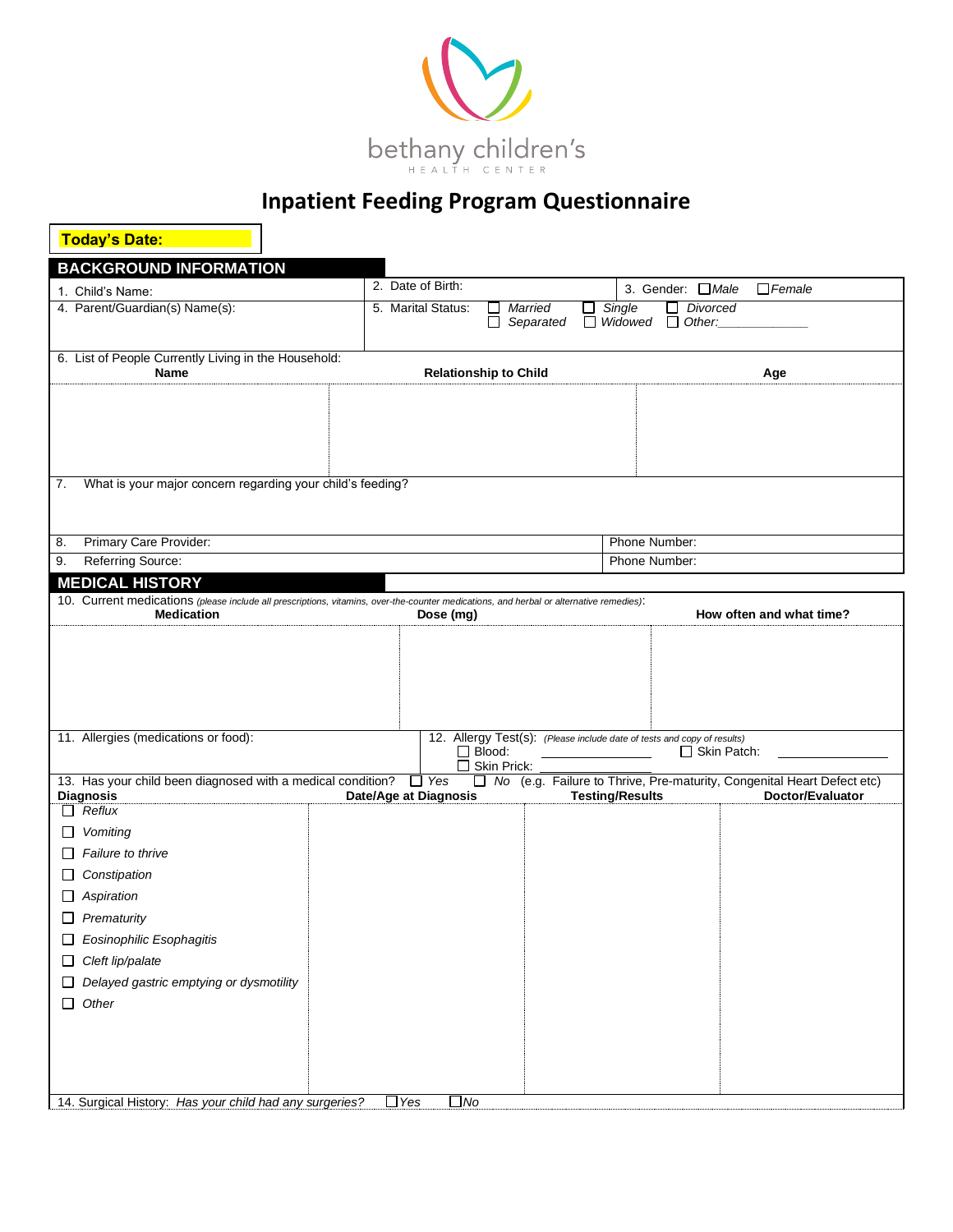

| <b>Type of Surgery</b>                                                                                                                                                    | Date/Age                                      |
|---------------------------------------------------------------------------------------------------------------------------------------------------------------------------|-----------------------------------------------|
|                                                                                                                                                                           |                                               |
|                                                                                                                                                                           |                                               |
| 15. Medical Procedures: (i.e. endoscopies, radiology testing, upper GI, swallow study, motility study, other GI tests etc)                                                |                                               |
| Procedure/Reason for Hospitalization                                                                                                                                      | Date/Age                                      |
|                                                                                                                                                                           |                                               |
|                                                                                                                                                                           |                                               |
|                                                                                                                                                                           |                                               |
|                                                                                                                                                                           |                                               |
| 16. Significant Illnesses or Hospitalizations:                                                                                                                            |                                               |
| <b>Illness/Reason for Hospitalization</b>                                                                                                                                 | Date/Age                                      |
|                                                                                                                                                                           |                                               |
|                                                                                                                                                                           |                                               |
|                                                                                                                                                                           |                                               |
|                                                                                                                                                                           |                                               |
|                                                                                                                                                                           |                                               |
|                                                                                                                                                                           |                                               |
| 17. Family History: Medical Problems<br>$\Box$ Psychiatric or Psychological Problems $\Box$ Developmental Delay<br><b>Relationship to Patient</b><br><b>Family Member</b> | $\Box$ Feeding Difficulty<br><b>Diagnosis</b> |
|                                                                                                                                                                           |                                               |
|                                                                                                                                                                           |                                               |
|                                                                                                                                                                           |                                               |
|                                                                                                                                                                           |                                               |
|                                                                                                                                                                           |                                               |
| <b>BIRTH INFORMATION</b><br>18. Baby was born: $\Box$ Full Term<br>Pre-term (Gestational Age:                                                                             | 19. Birth Weight:                             |
| 20. Type of delivery:<br>Caesarian Section: □ planned<br>$\Box$ Vaginal<br>$\Box$<br>$\Box$ emergency                                                                     |                                               |
| 21. Complications or problems noted?<br>□ During Pregnancy □ After Birth<br>$\Box$ None<br>Comments:                                                                      |                                               |
|                                                                                                                                                                           |                                               |
|                                                                                                                                                                           |                                               |
|                                                                                                                                                                           |                                               |
| 22. Did your child stay in the Neonatal ICU? □ No □ Yes: Duration ______                                                                                                  |                                               |
| Comments/Reason for Stay?                                                                                                                                                 |                                               |
|                                                                                                                                                                           |                                               |
|                                                                                                                                                                           |                                               |
|                                                                                                                                                                           |                                               |

#### **DEVELOPMENTAL INFORMATION**

23. Has your child been diagnosed with a developmental disability or as having behavioral problems? □ Yes □ No (e.g. ADD/ADHD, autism spectrum disorders, oppositional behavior, aggressive behavior, speech delay, motor delay, sensory problems, learning problems etc)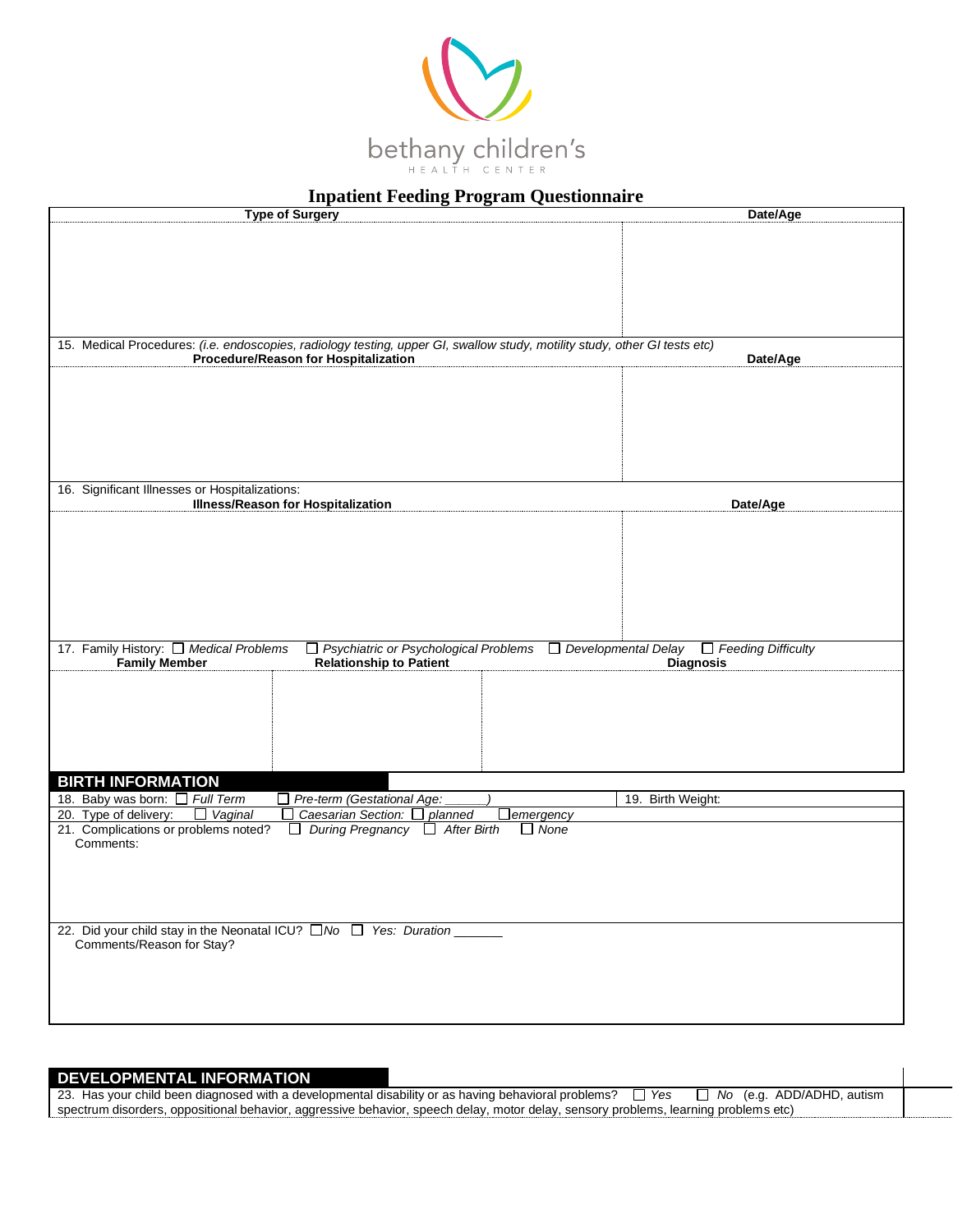

| <b>Date of Evaluation/Diagnosis</b><br><b>Type of Evaluation</b>                                      |                                                                                                                                                                                                                                                                   | <b>Results/Diagnosis</b>                                             |                                                              |  |                             | <b>Name of Doctor/Evaluator</b> |  |                                          |  |  |
|-------------------------------------------------------------------------------------------------------|-------------------------------------------------------------------------------------------------------------------------------------------------------------------------------------------------------------------------------------------------------------------|----------------------------------------------------------------------|--------------------------------------------------------------|--|-----------------------------|---------------------------------|--|------------------------------------------|--|--|
|                                                                                                       |                                                                                                                                                                                                                                                                   |                                                                      |                                                              |  |                             |                                 |  |                                          |  |  |
|                                                                                                       |                                                                                                                                                                                                                                                                   |                                                                      |                                                              |  |                             |                                 |  |                                          |  |  |
|                                                                                                       |                                                                                                                                                                                                                                                                   |                                                                      |                                                              |  |                             |                                 |  |                                          |  |  |
|                                                                                                       | 24. Please list the approximate ages at which the child was able to:                                                                                                                                                                                              |                                                                      |                                                              |  |                             |                                 |  |                                          |  |  |
|                                                                                                       |                                                                                                                                                                                                                                                                   |                                                                      |                                                              |  |                             | <b>Toilet Trained</b>           |  |                                          |  |  |
|                                                                                                       | Sit Alone                                                                                                                                                                                                                                                         |                                                                      | Crawl                                                        |  |                             | (bowel/bladder)                 |  |                                          |  |  |
|                                                                                                       | Walk Alone                                                                                                                                                                                                                                                        |                                                                      | <b>First Words</b>                                           |  |                             | <b>Spoke Sentences</b>          |  |                                          |  |  |
| 25. Is your child attending school, early intervention program, day care or other community activity? |                                                                                                                                                                                                                                                                   |                                                                      |                                                              |  |                             |                                 |  |                                          |  |  |
|                                                                                                       | <b>Name of Facility</b>                                                                                                                                                                                                                                           |                                                                      | <b>Date Enrolled</b>                                         |  |                             | <b>How Often</b>                |  |                                          |  |  |
|                                                                                                       |                                                                                                                                                                                                                                                                   |                                                                      |                                                              |  |                             |                                 |  |                                          |  |  |
|                                                                                                       |                                                                                                                                                                                                                                                                   |                                                                      |                                                              |  |                             |                                 |  |                                          |  |  |
|                                                                                                       | 26. Please list any therapy or support services your child currently receives or has received in the past (i.e. speech therapy, occupational therapy,<br>physical therapy, feeding therapy ABA/behavior therapy, regional center, early intervention, psychology? |                                                                      |                                                              |  |                             |                                 |  |                                          |  |  |
| <b>Date of Treatment</b>                                                                              |                                                                                                                                                                                                                                                                   |                                                                      |                                                              |  |                             |                                 |  |                                          |  |  |
| From to                                                                                               |                                                                                                                                                                                                                                                                   |                                                                      | <b>Treatment Program/Therapist/Specialist</b>                |  | <b>Problem(s) Addressed</b> |                                 |  | <b>Reason for Cessation of Treatment</b> |  |  |
|                                                                                                       |                                                                                                                                                                                                                                                                   |                                                                      |                                                              |  |                             |                                 |  |                                          |  |  |
|                                                                                                       |                                                                                                                                                                                                                                                                   |                                                                      |                                                              |  |                             |                                 |  |                                          |  |  |
|                                                                                                       |                                                                                                                                                                                                                                                                   |                                                                      |                                                              |  |                             |                                 |  |                                          |  |  |
|                                                                                                       |                                                                                                                                                                                                                                                                   |                                                                      |                                                              |  |                             |                                 |  |                                          |  |  |
| <b>FEEDING HISTORY</b>                                                                                |                                                                                                                                                                                                                                                                   |                                                                      |                                                              |  |                             |                                 |  |                                          |  |  |
|                                                                                                       | 27. Is your child currently working with a dietician? $\Box$ Yes<br>Please list name, how often and goals if applicable:                                                                                                                                          |                                                                      | $\Box$ No                                                    |  |                             |                                 |  |                                          |  |  |
|                                                                                                       | 28. What modes of feeding do you currently use or have used in the past?                                                                                                                                                                                          |                                                                      |                                                              |  |                             |                                 |  |                                          |  |  |
|                                                                                                       | <b>Feeding method</b>                                                                                                                                                                                                                                             |                                                                      |                                                              |  | Age introduced/how long?    |                                 |  | <b>Any Problems Noted/Comments</b>       |  |  |
| <b>Breast-fed</b>                                                                                     |                                                                                                                                                                                                                                                                   |                                                                      |                                                              |  |                             |                                 |  |                                          |  |  |
| Bottle-fed                                                                                            |                                                                                                                                                                                                                                                                   |                                                                      |                                                              |  |                             |                                 |  |                                          |  |  |
|                                                                                                       | <b>Finger Feeds</b>                                                                                                                                                                                                                                               |                                                                      |                                                              |  |                             |                                 |  |                                          |  |  |
| Spoon                                                                                                 |                                                                                                                                                                                                                                                                   |                                                                      |                                                              |  |                             |                                 |  |                                          |  |  |
| Fork                                                                                                  |                                                                                                                                                                                                                                                                   |                                                                      |                                                              |  |                             |                                 |  |                                          |  |  |
| $\Box$ Knife                                                                                          |                                                                                                                                                                                                                                                                   |                                                                      |                                                              |  |                             |                                 |  |                                          |  |  |
|                                                                                                       | <b>Straw Drinking</b>                                                                                                                                                                                                                                             |                                                                      |                                                              |  |                             |                                 |  |                                          |  |  |
| Sippy Cup                                                                                             |                                                                                                                                                                                                                                                                   |                                                                      |                                                              |  |                             |                                 |  |                                          |  |  |
|                                                                                                       | Open Cup Drinking                                                                                                                                                                                                                                                 |                                                                      |                                                              |  |                             |                                 |  |                                          |  |  |
|                                                                                                       | Feeding tube: (circle one) G-tube                                                                                                                                                                                                                                 | NG tube                                                              | NJ tube                                                      |  |                             |                                 |  |                                          |  |  |
| □<br>Other:                                                                                           | 29. What formula(s) does your child currently take by mouth?                                                                                                                                                                                                      |                                                                      |                                                              |  |                             |                                 |  |                                          |  |  |
|                                                                                                       |                                                                                                                                                                                                                                                                   | 30. What formula(s) does your child currently take via feeding tube? |                                                              |  |                             |                                 |  |                                          |  |  |
| 31. Approximate % daily intake taken by the tube?                                                     |                                                                                                                                                                                                                                                                   |                                                                      | 32. Amount of formula fed (cc's or calories/child's weight): |  |                             |                                 |  |                                          |  |  |
|                                                                                                       | 33. Please describe your child's feeding schedule:                                                                                                                                                                                                                |                                                                      |                                                              |  |                             |                                 |  |                                          |  |  |
|                                                                                                       |                                                                                                                                                                                                                                                                   |                                                                      |                                                              |  |                             |                                 |  |                                          |  |  |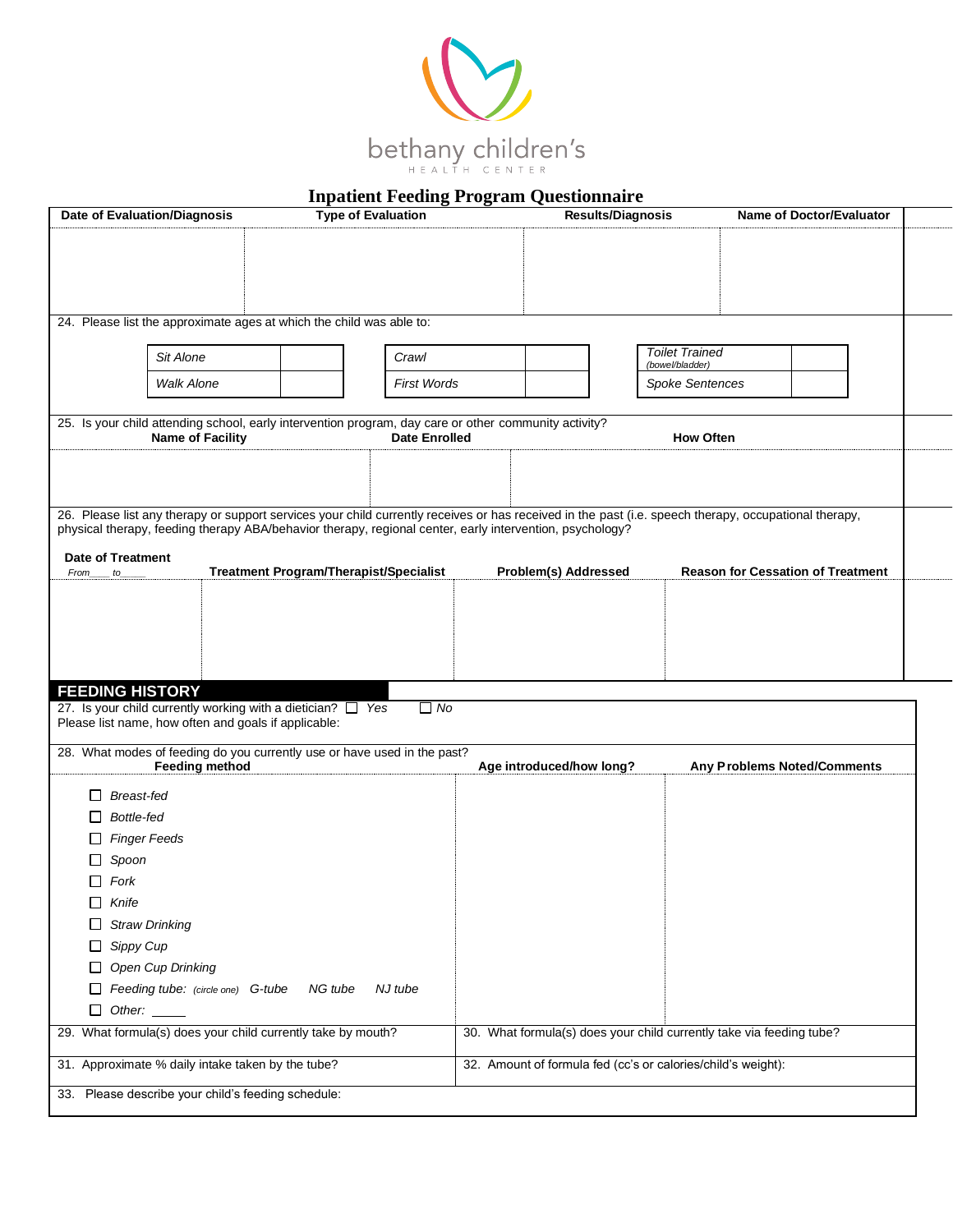

| 34. Please check the box that describes your child's current intake of each of the following food types:<br><b>CONSISTENCY</b>                                                                                                                  | Does eat | Can eat | <b>Cannot eat</b> | Wont eat     | <b>Never tried</b> | <b>Comments</b> |  |  |
|-------------------------------------------------------------------------------------------------------------------------------------------------------------------------------------------------------------------------------------------------|----------|---------|-------------------|--------------|--------------------|-----------------|--|--|
| Regular liquid                                                                                                                                                                                                                                  | $\Box$   | $\Box$  | $\Box$            | $\Box$       | $\Box$             |                 |  |  |
| Thick liquid                                                                                                                                                                                                                                    | П        | П       | П                 | П            | □                  |                 |  |  |
| Stage 1 or 2 baby food                                                                                                                                                                                                                          | $\Box$   | □       | □                 | □            | $\Box$             |                 |  |  |
| Food prepared in blender                                                                                                                                                                                                                        | $\Box$   | $\Box$  | LІ                | П            | □                  |                 |  |  |
| Ground or Stage 3 baby food                                                                                                                                                                                                                     | □        | $\Box$  | П                 | П            | $\Box$             |                 |  |  |
| Mashed table food                                                                                                                                                                                                                               | □        | □       | П                 | П            | □                  |                 |  |  |
| Chopped table food                                                                                                                                                                                                                              | □        | $\Box$  | $\mathsf{L}$      | П            | □                  |                 |  |  |
| Regular table food                                                                                                                                                                                                                              | $\Box$   | $\Box$  | $\mathsf{L}$      | $\mathsf{L}$ | □                  |                 |  |  |
| Crisp food (crackers)                                                                                                                                                                                                                           | $\Box$   | $\Box$  | $\Box$            | П            | □                  |                 |  |  |
| Chewy food (meat)                                                                                                                                                                                                                               | □        | □       | $\Box$            | □            | $\Box$             |                 |  |  |
| Crunchy food (carrot)                                                                                                                                                                                                                           | $\Box$   | $\Box$  | П                 | $\Box$       | П                  |                 |  |  |
|                                                                                                                                                                                                                                                 |          |         |                   |              |                    |                 |  |  |
| 36. How does your child let you know he/she is hungry?                                                                                                                                                                                          |          |         |                   |              |                    |                 |  |  |
| 37. Who usually feeds your child?<br>38. Which other individuals can feed your child? What is their relationship to your child?                                                                                                                 |          |         |                   |              |                    |                 |  |  |
| 39. Where is the child usually fed?<br>Table/Chair<br>$\Box$ High Chair<br>Stand/Roam<br>$\Box$ Lap<br>□<br>$\Box$<br><b>Infant Seat</b><br>П.<br>Floor<br>$\Box$ Couch<br>Other.<br>ш                                                          |          |         |                   |              |                    |                 |  |  |
| 40. Describe the environment/location where your child eats (dining room, living room, TV):                                                                                                                                                     |          |         |                   |              |                    |                 |  |  |
| 42. How much food is your child able to finish in a typical meal?<br>41. How long does it take your child to finish a meal?<br>43. Please check any behaviors that are of concern to you. Please circle the behavior(s) most concerning to you. |          |         |                   |              |                    |                 |  |  |